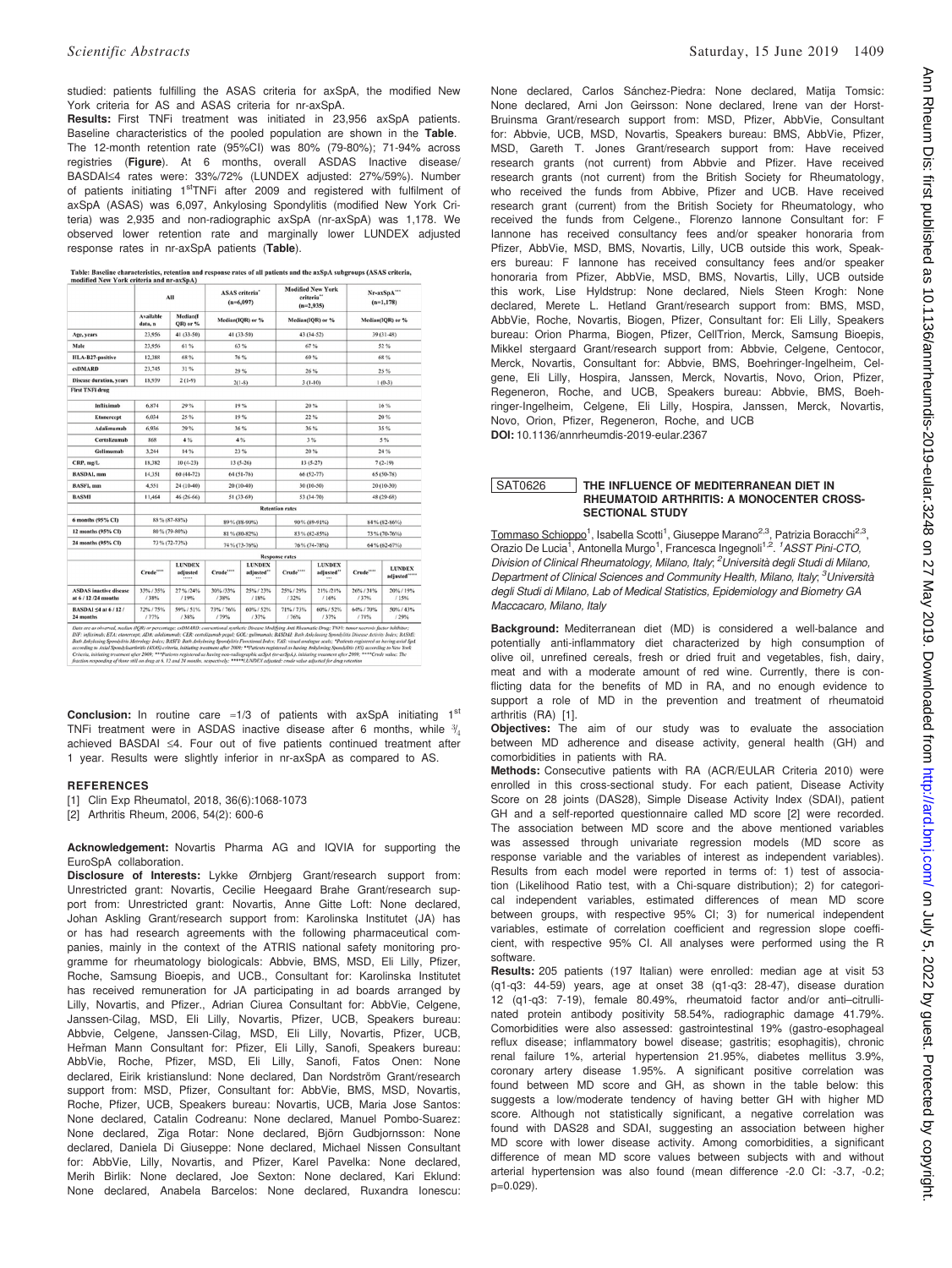|                                | Mediterranean diet score                     |                                                        |                      |  |  |  |  |
|--------------------------------|----------------------------------------------|--------------------------------------------------------|----------------------|--|--|--|--|
| <b>Numerical</b><br>covariates | Correlation coefficient (r):<br>est (95% CI) | <b>Regression coefficient</b><br>(slope): est (95% CI) | LR test: p-<br>value |  |  |  |  |
| <b>DAS28</b>                   | $-0,10$ $(-0.23, 0.04)$                      | $-0.45$ $(-1.05, 0.16)$                                | 0.149                |  |  |  |  |
| <b>SDAI</b>                    | $-0.12$ $(-0.25, 0.02)$                      | $-0.12$ $(-0.38, 0.15)$                                | 0.088                |  |  |  |  |
| GH                             | 0.19(0.05, 0.31)                             | 0.05(0.01, 0.09)                                       | $0.007*$             |  |  |  |  |
| <b>Body mass</b><br>index      | $-0.05$ $(-0.18, 0.09)$                      | $-0.06$ $(-0.22, 0.08)$                                | 0.483                |  |  |  |  |

Conclusion: In this Italian RA cohort, the adherence to MD was significantly associated with a better GH, but higher MD score was not significantly associated with lower disease activity. Arterial hypertension was the only comorbidity associated with lower MD score, probably due to the fact that the prevalence of the other comorbidities was low. Our study suggests an overall beneficial effect of MD in RA patients. Further studies are needed to better understand the impact of lifestyle modification (e.g. diet) in achieving RA disease control.

# **REFERENCES**

[1] Forsyth C, et al. Rheum Intern 2018

[2] Demosthenes B, et al. Nutr metab cardiovasc dis 2006

Disclosure of Interests: None declared

DOI: 10.1136/annrheumdis-2019-eular.3248

#### SAT0627 PSYCHOLOGICAL PROFILE IN PATIENTS WITH RHEUMATIC DISEASES IN CHINA: A STUDY OF HADS SELF-ASSESSMENT WITH SMART SYSTEM OF DISEASE MANAGEMENT (SSDM)

Yongfu Wang<sup>1</sup>, LI Yang<sup>2</sup>, LI Yasong<sup>3</sup>, Hua Wei<sup>4</sup>, Henglian Wu<sup>5</sup>, Jinli Ru<sup>6</sup>, Xiaoqi Chen<sup>7</sup>, Bin Wu<sup>8</sup>, Fang He<sup>9</sup>, LI Zhenbin<sup>10</sup>, Wenqiang Fan<sup>11</sup>, Feng Wang<sup>12</sup>, Lirong Kang<sup>1</sup>, Hui Xiao<sup>13</sup>, Yuhua Jia<sup>13</sup>, Fei Xiao<sup>13</sup>, Miaojia Zhang<sup>14</sup>, SSDM Collaboration Group, China. <sup>1</sup> The First Affiliated Hospital of BaoTou Medica College, BaoTou, China; <sup>2</sup>The Second Affiliated Hospital of Harbin Medical University, Harbin, China; <sup>3</sup>Zhejiang Provincal Peaple's Hospital, Hangzhou, China; <sup>4</sup>Northern Jiangsu People's Hospital, Yangzhou, China; <sup>5</sup>Dongguan Donghua Hospital, Dongguan, China; <sup>6</sup>The Second Hospital of Shanxi Medical University, Taiyuan, China; <sup>7</sup>Zhongnan Hospital of Wuhan University, Wuhan, China; <sup>8</sup>The First People's Hospital of Jingzhou, Jingzhou, China; <sup>9</sup>Suining Central Hospital, Suining, China; <sup>10</sup>The 980th Hospital of the PLA Joint Logistic Support Force, Shijiazhuang, China; <sup>11</sup>Central Hospital of XinXiang, XinXiang, China; <sup>12</sup>Central Hospital of Xiangyang, Xiangyang, China; 13Shanghai Gothic Internet Technology Co., Ltd., Shanghai, China; 14Jiangsu Province Hospital, The first affiliated hospital of Nanjing medical university, Nanjing, China

Background: The patients with chronic diseases such as rheumatic diseases suffer from physical pain and/or disability. In addition, psychological morbidities have also been found in patients with rheumatic diseases. Hospital Anxiety and Depression Scale (HADS) is commonly applied to assess the mental health of patients with rheumatic disease.

Smart System of Disease Management (SSDM) is a mobile application which has two application systems for both patients and doctors for rheumatic diseases management. The patient application system provides functions including self-assessment, medication management, adverse events management and laboratory records. After input by patients, all the data will be synchronized to the mobile terminal of authorized rheumatologists. Based on these data, rheumatologists can evaluate and follow up with their patients and provide consultation service through SSDM in text or voice method. The rheumatologists can also adjust therapeutic regimens based on patients' profiles.

Objectives: The purpose of this study is to explore the profile of psychological morbidities in patients with rheumatic diseases.

Methods: The patients were educated and trained to perform HADS assessments using SSDM by the rheumatologists. The HADS self-assessments data could be extracted from the mobile terminal for further analysis. The HADS scale consists of two subscales for anxiety (HADS-A) and depression (HADS-D) which have 7 items, respectively. Both subscales range from 0 to 21, with higher scores indicating greater anxiety and depression. A score between 11 and 21 indicates a probable case of anxiety or depression.

Results: From June 2016 to January 2019, 13,830 adult patients (81% females; 19% males) with a mean age of  $43.86 \pm 17.29$  years from 254 hospitals performed self-evaluation of HADS using SSDM. 34 rheumatic diseases were assessed, including RA (4,594; 33%), SLE (3054; 22%), SS (1,253, 9%), AS (975; 7%), gout (607; 4%), OA (590; 4%), MCTD (490; 4%), UCTD (443; 3%), PM/DM (405; 3%), etc.

Table 1 presents the number and percentage of patients with rheumatic diseases accompanied by anxiety or depression. The ratio of probable anxiety was 12% in RA, 14% in SLE, 15% in SS, 16% in AS, 10% in Gout, 11% in OA, 12% in MCTD, 14% in UCTD and 10% in PM/DM. The prevalence of probable depression was 19% in RA, 21% in SLE, 20% in SS, 21% in AS, 17% in Gout, 19% in OA, 21% in MCTD, 18% in UCTD and 16% in PM/DM.

|  |  |  |  |  | able 1. Prevalence of anxiety and depression in patients with rheumatic diseases |  |
|--|--|--|--|--|----------------------------------------------------------------------------------|--|
|--|--|--|--|--|----------------------------------------------------------------------------------|--|

| <b>Disease</b> | Frequency no. | Age (years) |       | Anxiety (%) | Depression<br>(% ) |  |
|----------------|---------------|-------------|-------|-------------|--------------------|--|
|                | (%)           | SD<br>Mean  |       |             |                    |  |
| <b>RA</b>      | 4,594 (33%)   | 51.17       | 18.72 | 12%         | 19%                |  |
| <b>SLE</b>     | 3,054 (22%)   | 35.46       | 12.92 | 14%         | 21%                |  |
| SS             | 1,253 (9%)    | 48.48       | 14.95 | 15%         | 20%                |  |
| AS             | 975 (7%)      | 32.3        | 12.28 | 16%         | 21%                |  |
| Gout           | 607 (4%)      | 44.57       | 16.35 | 10%         | 17%                |  |
| OA             | 590 (4%)      | 50.25       | 15.22 | 11%         | 19%                |  |
| <b>MCTD</b>    | 490 (4%)      | 43.28       | 14.92 | 12%         | 21%                |  |
| <b>UCTD</b>    | 443 (3%)      | 38.02       | 12.68 | 14%         | 18%                |  |
| PM/DM          | 405 (3%)      | 44.86       | 16.19 | 10%         | 16%                |  |
| <b>APS</b>     | 200 (1%)      | 32.89       | 7.00  | 6%          | 9%                 |  |
| Scleroderma    | 201 (1%)      | 46.47       | 13.91 | 10%         | 20%                |  |
| Vasculitis     | 163 (1%)      | 47.84       | 17.14 | 13%         | 17%                |  |
| <b>BD</b>      | 134 (1%)      | 38.42       | 13.17 | 15%         | 16%                |  |
| PsA            | 159 (1%)      | 40.34       | 12.7  | 10%         | 17%                |  |
| Others         | 562 (4%)      | 42.18       | 15.35 | 11%         | 19%                |  |
| Total          | 13.830 (100%) | 43.86       | 17.29 | 12%         | 19%                |  |

Conclusion: SSDM can be used for HADS self-assessments by patients with rheumatic diseases. RA was recorded as the most prevalent condition, followed by SLE. 10% to 20% patients could be classified as probable case of anxiety or depression according to HADS scores. The prevalence of anxiety was usually lower than that of depression in patients with rheumatic diseases in this study. Disclosure of Interests: None declared

DOI: 10.1136/annrheumdis-2019-eular.6652

# Validation of outcome measures and biomarkers

## SAT0628 VALIDATION OF METHODS FOR PREDICTING LONG-TERM OUTCOME IN JUVENILE IDIOPATHIC ARTHRITIS: RESULTS FOR CANADIAN AND NORDIC PREDICTION MODELS IN THE NORDIC COHORT

Veronika Rypdal<sup>1</sup>, Jaime Guzman<sup>2</sup>, Andrew Henrey<sup>3</sup>, Thomas Loughin<sup>3</sup>, Mia Glerup<sup>4</sup>, Anders Fasth<sup>5</sup>, Ellen Dalen Arnstad<sup>6</sup>, Lillemor Berntson<sup>7</sup>,<br>Susan Nielsen<sup>8</sup>, Marek Zak<sup>8</sup>, Marite Rygg<sup>6</sup>, Kristiina Aalto<sup>9</sup>, Troels Herlin<sup>4</sup>, Martin Rypdal<sup>10</sup>, Ellen Nordal<sup>1</sup>, ReACCh-Out Investigators and the Nordic Study Group of Pediatric Rheumatology (NoSPeR). <sup>1</sup> University Hospital of North Norway, Tromsø, Norway; <sup>2</sup>University of British Columbia, Vancouver, Canada; <sup>3</sup>Simon Fraser University, Vancouver, Canada; <sup>4</sup>Aarhus University Hospital, Aarhus, Denmark; <sup>5</sup>University of Gothenburg, Gothenburg, Sweden; <sup>6</sup>NTNU - Norwegian University of Science and Technology, Trondheim, Norway; <sup>7</sup>Uppsala University, Uppsala, Sweden; <sup>8</sup>Rigshospitalet University Hospital, Copenhagen, Denmark; <sup>9</sup>Helsinki University Hospital, Helsinki, Finland; <sup>10</sup>University of Tromsø – The Arctic University of Norway, Tromsø, Norway

Background: Models predicting outcome in juvenile idiopathic arthritis (JIA) have recently been proposed by Guzman et  $al^1$  and Rypdal et  $al^2$ Guzman et al. constructed a model for predicting severe disease course derived from the ReACCh-Out study, and Rypdal et al. constructed models for prediction of non-remission, functional disability and joint damage. Objectives: To validate methods for prediction of long-term outcome in JIA by testing the ability of Guzman's model and Rypdal's model to pre-

dict severe disease course (the ReACCh-Out outcome) in the Nordic cohort. Methods: The Nordic cohort is a prospective longitudinal multicenter

cohort from defined geographical areas of 4 Nordic countries. Children with a baseline and an 8-year study visit were included. Missing data were imputed using low rank matrix factorization<sup>3</sup>, and a K-medoids algorithm<sup>4</sup> was used to identify clusters corresponding to severe disease course in the ReACCh-Out study. With this outcome, the prediction model of Guzman et al. was tested with no re-estimation of parameters. A Receiver operating characteristic (ROC) curve and the corresponding area